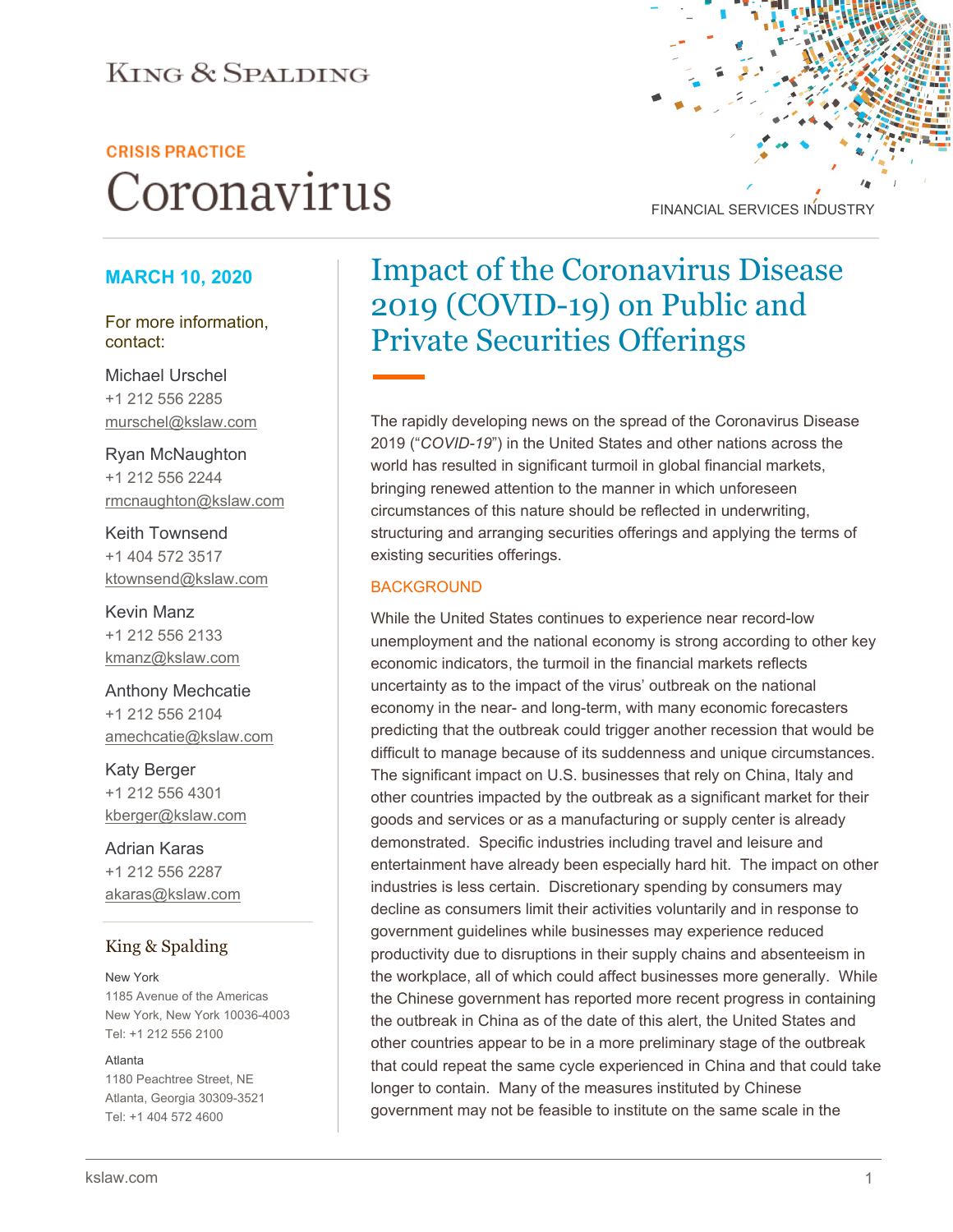

United States and other countries in containing the outbreak. Other less developed countries may lack sufficient resources or the infrastructure required to contain the outbreak. Nations that are successful in containing the outbreak bear the risk of repeat outbreaks.

The U.S. Federal Reserve recently followed the lead of national banks in other countries in addressing turmoil in the financial markets through fiscal policy by making the largest cut to the federal funds rate since the last recession. The failure by financial markets to respond in a positive manner to the cut to the federal funds rate is a further reflection of the uncertainty as to the potential near- and long-term impact on the national economy of the outbreak, which in turn reflects uncertainty as to the potential severity and duration of the outbreak. As interest rates are already extremely low by historical standards, the U.S. Federal Reserve also has less "dry powder" to impact economic conditions through lowering interest rates, with economic forecasters raising the possibility of negative interest rates seen in other nations as the U.S. Federal Reserve is anticipated to make further cuts to the federal funds rate in the near future and may even reduce the federal funds rate to zero. Other affected nations similarly have limited capacity to improve economic conditions through fiscal policy, with some of them already experiencing negative interest rates.

Set forth below are certain considerations to be addressed in underwriting, structuring and arranging securities offerings and applying the terms of existing securities offerings in light of these developments. Additional considerations that apply specifically to underwriting, structuring and arranging of public securities offerings are also discussed below.

#### DUE DILIGENCE

The due diligence customarily performed at a preliminary stage in the underwriting, structuring and arranging of a securities offering should be expanded to address the potential legal and financial impact of the outbreak on the particular issuer of the securities. Parties should consider conducting the due diligence necessary to assess how the issuer of the securities may be impacted by the outbreak. For example, if the issuer of the securities relies on China or other nations that have been more directly impacted by the outbreak as a significant market for its goods and services or as a manufacturing or supply center, that aspect of the issuer's business requires particular attention, including the terms of sales contracts, supply contracts and other relevant contracts entered into with parties in affected areas. The capacity of the issuer to terminate and replace supply contracts and other contracts entered into with parties in affected areas and the availability of alternative markets and supply chains may also be appropriate to diligence. If the issuer of the securities or its affiliates are parties to existing financings that will remain outstanding, the underlying documents for the financings should be assessed to determine if a decline in revenues or net income generated by the issuer or its affiliates as a result of the outbreak may trigger breaches of financial covenants and other provisions that result in events of default or other similar events. The management for the issuer of the securities should also be directly asked as part of the due diligence process as to their own assessment of the potential legal and financial impact of the outbreak on the issuer and what steps if any are being taken to address that impact. Heightened due diligence could be appropriate for issuers in the industries that are expected to continue to be more hard hit by the outbreak and also issuers whose business is concentrated in the areas more seriously affected by the outbreak. Issuers whose business is highly concentrated in specific geographic areas of the United States or other nations also require special attention even if the outbreak has not yet affected those areas or other nations. As part of their due diligence, we recommend that as a preliminary step, the underwriters, structurers and arrangers of securities offerings inquire into an issuer's "assessment of, and plans for addressing, material risks to their business and operations resulting from the coronavirus to the fullest extent practicable," consistent with SEC Chairman Jay Clayton's recommendation to publicly traded companies set forth in the recent SEC Release (see the SEC's March 4, 2020 release (the "*SEC Release*", available [here\)](https://www.sec.gov/news/press-release/2020-53)).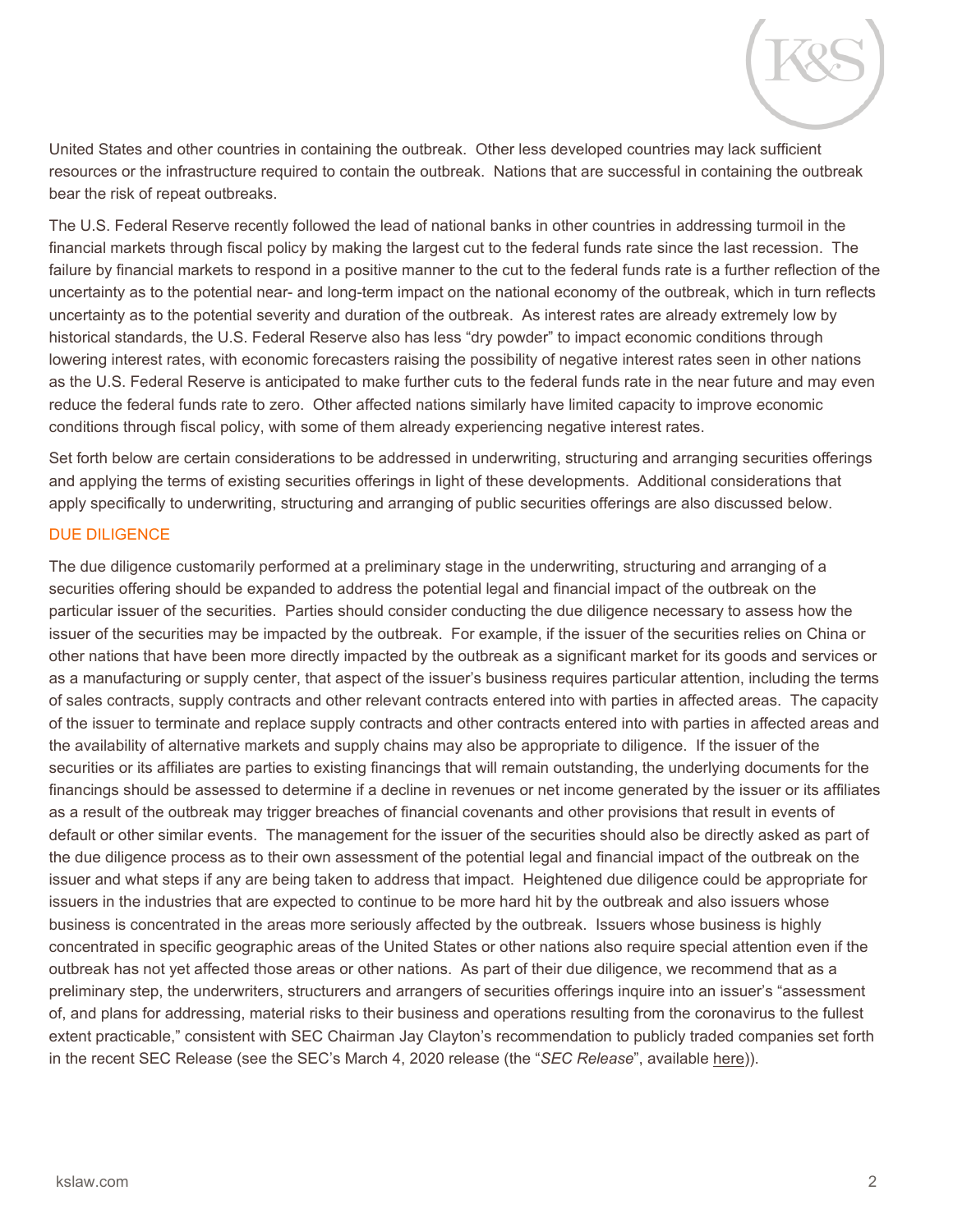

The questions asked by the underwriters, structurers and arrangers to the issuer as part of the due diligence review process to assess the potential legal and business impact of the outbreak on the issuer and its affiliates may include, among others:

- the current and potential impact of the outbreak on the issuer's areas of business and operations generally;
- the current and potential impact of the outbreak on the issuer's industry;
- any current or potential supply-chain disruption and steps taken or to be taken to address such disruption;
- policies and procedures implemented to plan and prepare for, and respond to, the outbreak in the near- and longterm under different scenarios as to the severity and duration of the outbreak;
- the availability of business interruption insurance and other applicable insurance coverage to mitigate losses associated with the outbreak;
- what changes, if any, are anticipated to insurance coverage or pricing by insurers in response to the outbreak;
- any reports and other correspondence between the issuer and its auditors, accountants and advisors related to the outbreak;
- any claim, action, inquiry, suit, proceeding or investigation related to any failure to adequately plan and prepare for, or respond to, COVID-19 (*e.g.*, violation of HIPPA Privacy Rule); and
- any assessment as to the risk of breaching or triggering any financial covenants or other provisions under the documentation for any existing financing arrangements.

#### OFFERING MATERIALS

The materials prepared in connection with an offering of securities should address the actual and prospective financial impact of the outbreak on the issuer and the issuer's anticipated response. In a recent release regarding the impact of COVID-19, SEC Chairman Jay Clayton noted that "how companies plan and respond to [COVID-19] events as they unfold can be material to an investment decision", a clear indication that the SEC (and the plaintiff's bar) will expect robust COVID-19 disclosure in offering materials.

*MD&A and Recent Developments***.** A management discussion and analysis of the actual and prospective financial impact of the outbreak on an issuer of securities and its plan of action for addressing consequences of the outbreak would be appropriate to include as part of the description of the business of the issuer or in a section of the offering materials describing "recent developments". Where the issuer has recent quantitative or qualitative financial data reflecting the impact of the outbreak on its financial performance that is materially different than the most recent quarterly unaudited or annual audited financial statements included as part of the offering materials, it may be appropriate to include as "flash" numbers in a section on recent developments on the issuer(particularly when the impact is adverse).

*Forward Looking Projections***.** It may also be appropriate for the management of the issuer to forecast the potential impact of the outbreak on the financial performance of the issuer under different scenarios where future financial performance is expected to differ materially from past financial performance. It is important that projections of financial performance under future scenarios are properly caveated, including by acknowledging that the actual performance is expected to differ, and may differ materially, from what is forecast and that projections are made in a manner that is in compliance with Regulation FD when appropriate. In the SEC's recent release, Mr. Clayton reminded issuers that "companies providing forward-looking information in an effort to keep investors informed about material developments,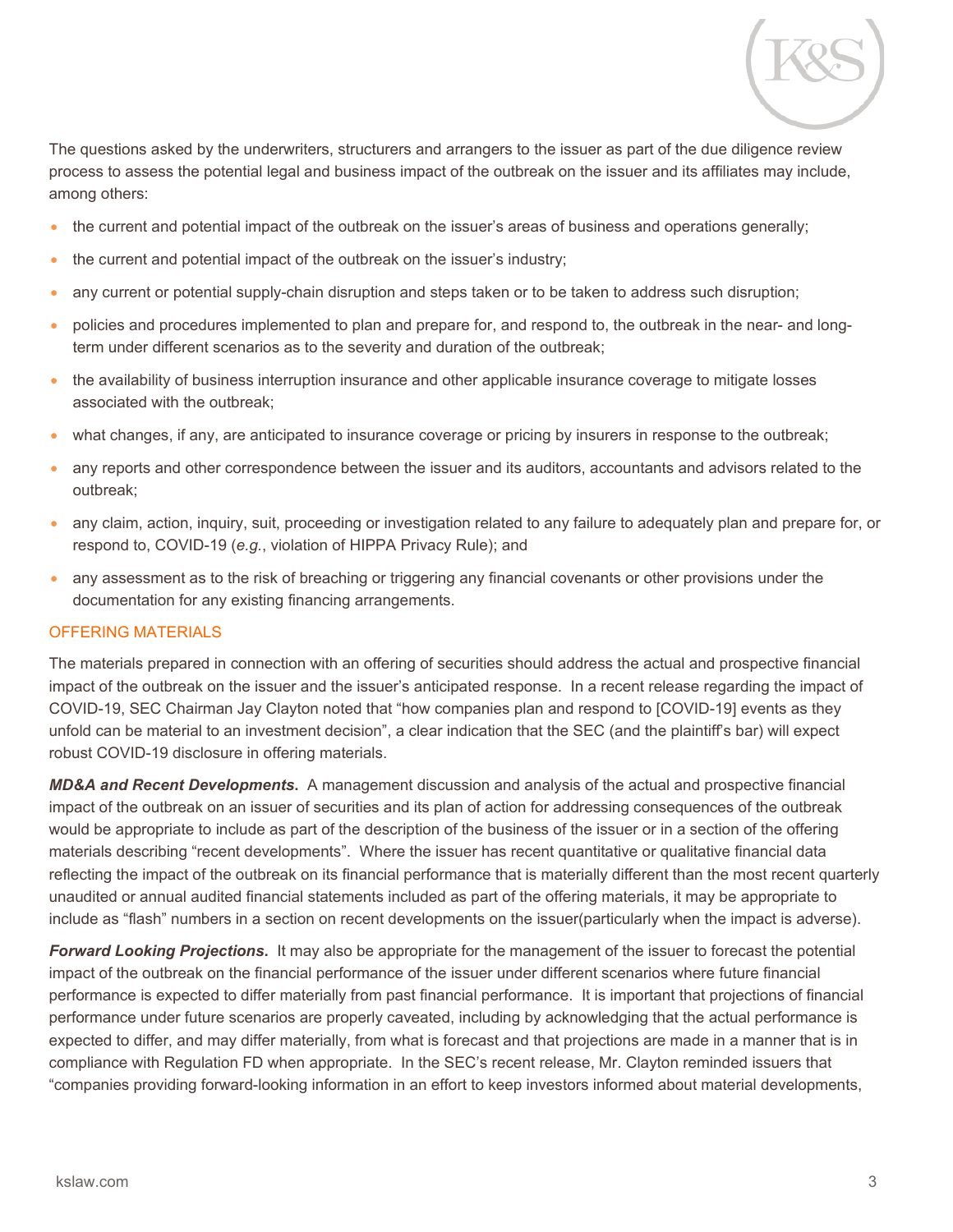including known trends or uncertainties regarding coronavirus, can take steps to avail themselves of the safe harbor in Section 21E of the Exchange Act for forward-looking statements."

*Risk Factors***.** The risk factor section included in the offering materials for a securities offering should also specifically address any risk of a material nature to the issuer and its lines of business resulting from the outbreak. Many lines of business including travel and leisure, dining and other industries already customarily address these types of risk and can be further expanded to address the risks specifically associated with the outbreak. In addition, where disruptions of supply chain and suppressed demand create cash flow concerns, risk factors should properly reflect any heightened risk of covenant default of debt instruments.

The SEC (and the plaintiff's bar) values specificity and context in risk factor disclosure. On numerous occasions, the SEC staff has cautioned the importance of not relying on boilerplate language and merely hypothetical risks, especially when in fact, such risks have been or are occurring.

Recent examples of specific risk factor disclosure include:

- *"To manufacture our [products], we rely on third parties to supply the required raw materials. We will likely need to secure alternative suppliers for these raw materials, and such alternative suppliers are*  limited and may not be readily available, or we may be unable to enter into agreements with them on *reasonable terms and in a timely manner. For example, we source certain materials used in the manufacture of our products from China; the coronavirus outbreak or other similar global disruptions could make access to our existing supply chain difficult and could impact our business." See Wave Life Sciences Ltd. Form 10-K for the year ended December 31, 2019, filed with the SEC on March 2, 2020*
- *"Currently, the majority of our stores (company-operated and franchise) in China are temporarily closed due to coronavirus concerns, including as a result of related government-imposed restrictions. Further, the stores that are open are operating for limited hours and are experiencing significantly lower than planned traffic and sales trends. Greater China is expected to account for approximately 7% of the Company's 2019 revenue and the Asia Pacific region is expected to account for approximately 16% of the Company's 2019 revenue. Additionally, approximately 20% of the Company's global sourcing is derived from China, including approximately 10% of sourcing inbound to the U.S." See PVH CORP. Form 8-K, filed with the SEC on February 12, 2020*

It is also worth noting that where the underwriters, structurers and arrangers of a securities offering work with multiple issuers in the same industry and across different industries, they should strive to consider the same standard of care and due diligence and the same level of disclosure for similarly situated issuers at each stage of the securities offering. The underwriters, structurers and arrangers should also be alert to market standards that develop over time in addressing the legal and financial risks associated with the outbreak in securities offerings.

#### PURCHASE AND SALE—CLOSING OF OFFERINGS

The purchase and sale of securities in a securities offering is typically made pursuant to a note purchase agreement or subscription agreement (with respect to exempt offerings) or an underwriting agreement (with respect to registered offerings). In our practice, parent, subsidiary and affiliate entities of the issuer may also be party to such agreements.

*Material Adverse Change (Market MAC) Closing Conditions***.** Where the agreement is entered into at the pricing of the transaction or other date prior to closing, the agreement customarily includes a provision commonly referred to as the "market MAC" provision permitting the underwriter(s), initial purchaser(s) or placement agent(s) or, in the case of a 4(a)(2) or other similar offering agreement, the investor(s), to elect not close the transaction upon the occurrence of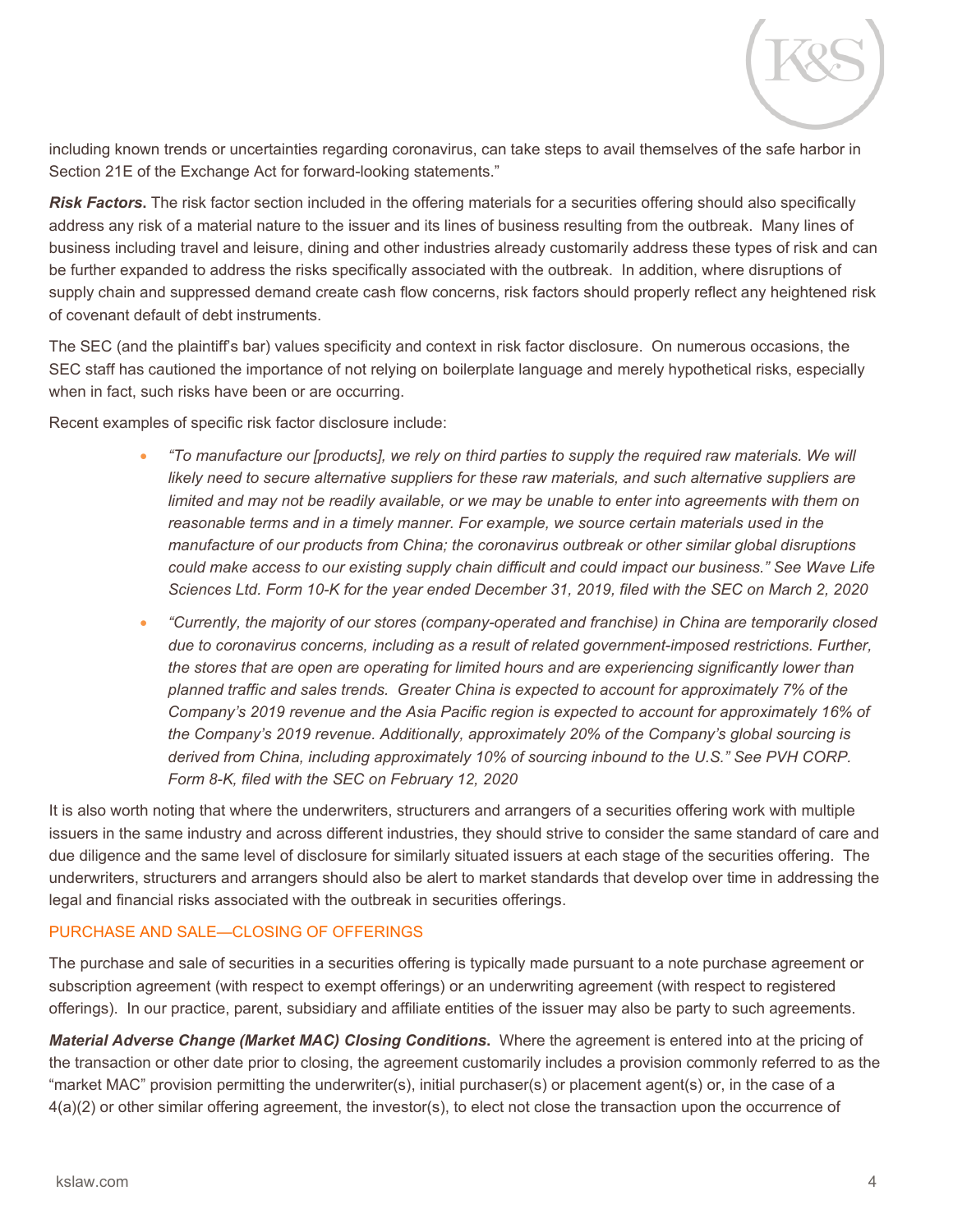certain events such as (i) a material disruption or suspension of trading in securities generally on the New York Stock Exchange or the NASDAQ or trading in any securities of the issuer or any of its affiliates on any exchange or in the overthe-counter market, (ii) a general moratorium on commercial banking activities that has been declared by federal or state authorities or (iii) a material adverse change in general economic, political or financial conditions, that, in the judgment of the underwriter(s), initial purchaser(s), placement agents(s) or investor(s) (as applicable), makes it impracticable or inadvisable to proceed with the offering or purchase of the securities on the terms and in the manner contemplated by the offering. The agreement may also include as additional grounds for termination any other circumstance that has a material adverse effect on the issuer or its business or the issuer's ability to perform its obligations under the securities or the underlying transaction documents in the judgment of the underwriter(s), initial purchaser(s), placement agent(s) or (when applicable) the investor(s). Such provisions are intentionally written broadly in order to permit such parties to exercise their judgment in determining whether to close the securities offering. For example, there is typically no further elaboration on what constitutes a material disruption or suspension of trading in securities or how long such disruption or suspension or a general moratorium on commercial banking activities would be required to continue. Similarly, the right of the underwriter(s), initial purchaser(s), placement agents(s) or investor(s) (as applicable) to terminate the offering due to a material adverse change of the type described in clause (iii) above is typically not defined in order to provide more latitude to such parties in electing not to close the securities offering. In light of the potential impact of the outbreak on the financial markets and on the legal and business performance of individual issuers it may be prudent to specifically consider outbreaks such as COVID-19 in negotiating such provisions, including addressing more specifically what would constitute a material disruption or suspension in trading in securities markets (particularly after trading in the New York Stock Exchange was suspended for a short period of time on March 9, 2020) and also what would constitute a material adverse change of the type described in clause (iii) above to minimize the risk of dispute between the parties as to the applicability of such provisions at this time.

*Absence of Changes Representation.* Typically, note purchase agreements and underwriting agreements will also provide representations that there have been no adverse changes since the most recent audited financial statements, including events such as fire, explosion, flood, labor disturbance or dispute or court or governmental action, order or decree, except as noted in the offering materials or properly disclosed to investors. The primary objective of an absence of changes representation is to encourage thoughtful disclosure of known adverse facts not captured by earlier-issued financial reports. The events of the past few weeks should give issuers pause to properly vet offering materials along the lines described above and negotiate such provisions to avoid inadvertent breach.

*Force Majeure***.** Where the agreement pursuant to which the securities are purchased is entered into at closing, we expect that most transactions will still include a provision along the lines of the "market MAC" provision described above as a condition to closing or as a representation by the issuer and its affiliates that such condition does not exist at closing, to provide a remedy to investors in the securities if such condition is later determined to have existed at closing. We expect issuers to be more active in negotiating more specific language around outbreak at this time to help with certainty of transaction closing, but it remains to be seen how market practice will develop in addressing such comments from issuers.

#### STRUCTURING TRANSACTIONS

The structuring of the terms of a securities transaction should also reflect the potential financial impact on the issuer of the outbreak. Where the issuer is subject to financial covenants and other provisions that. if breached, may trigger an event of default or similar event, supply chain disruptions and suppressed demand could result in liquidity-shortfalls, missed EBITDA targets and non-compliant leverage and coverage ratios that could result in unforeseen default events. Efforts to carefully structure financial covenants in debt instruments should be the goal of both investors and issuers. The